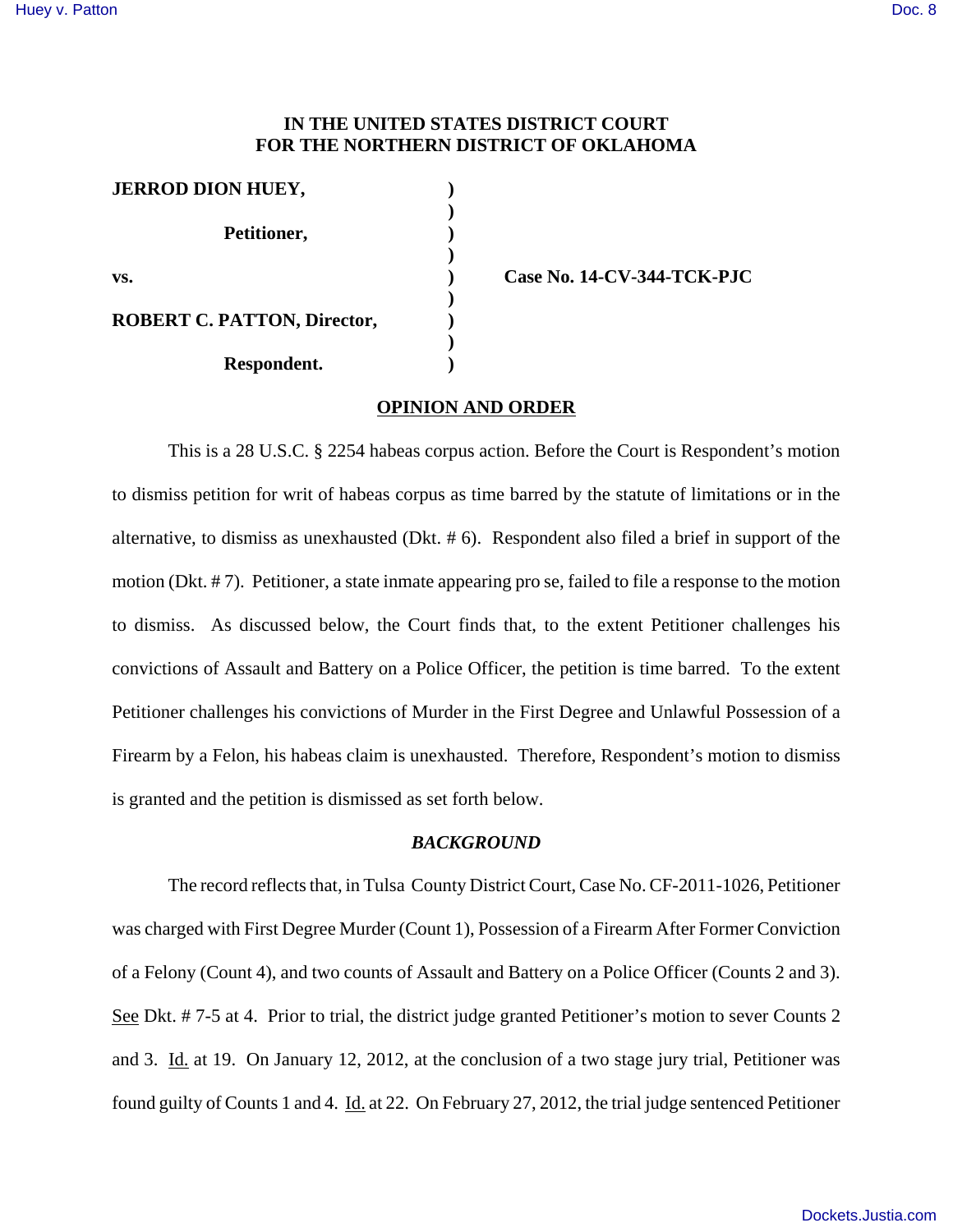in accordance with the jury's recommendation to life imprisonment with the possibility of parole (Count 1) and five (5) years imprisonment (Count 4), to be served consecutively. Id. at 25.

On January 20, 2012, Petitioner was convicted on his pleas of nolo contendere to the severed two counts of Assault and Battery on a Police Officer (Counts 2 and 3). (Dkt. # 7-1). On February 27, 2012, Petitioner was sentenced to five (5) years imprisonment on each count, to be served concurrently with each other and concurrently with Count 1. (Dkt. # 7-2; Dkt. # 7-5 at 25). As noted by Respondent, the Judgments and Sentences as to Counts 2 and 3 were not signed until February 28, 2012. (Dkt. # 7-2). Petitioner did not move to withdraw his pleas of nolo contendere and did not perfect a certiorari appeal to the Oklahoma Court of Criminal Appeals (OCCA). Petitioner was represented at trial and during plea proceedings by attorney Shena Burgess.

Petitioner appealed his convictions on Counts 1 and 4 to the OCCA. Represented by attorney Stuart W. Southerland, he raised two (2) propositions of error, as follows:

| Proposition One: | The evidence discovered as a result of Appellant's unlawful arrest in<br>violation of the Fourth Amendment should have been suppressed.<br>The gun seized at the time of Appellant's arrest should have<br>a)<br>been suppressed. |
|------------------|-----------------------------------------------------------------------------------------------------------------------------------------------------------------------------------------------------------------------------------|
|                  | Appellant's confession, obtained approximately twelve hours<br>b)<br>after his arrest, must be suppressed as "fruit of the poisonous"<br>tree."                                                                                   |
| Proposition Two: | It was reversible error for the court to refuse defense counsel's<br>request for an exculpatory statement instruction.                                                                                                            |

(Dkt. # 7-3). In an unpublished summary opinion, filed August 2, 2013, in Case No. F-2012-189 (Dkt. # 7-4), the OCCA affirmed the Judgment and Sentence of the district court. Petitioner did not file a petition for writ of certiorari at the United States Supreme Court nor has he sought postconviction relief in the state courts as to his convictions on Counts 1 and 4.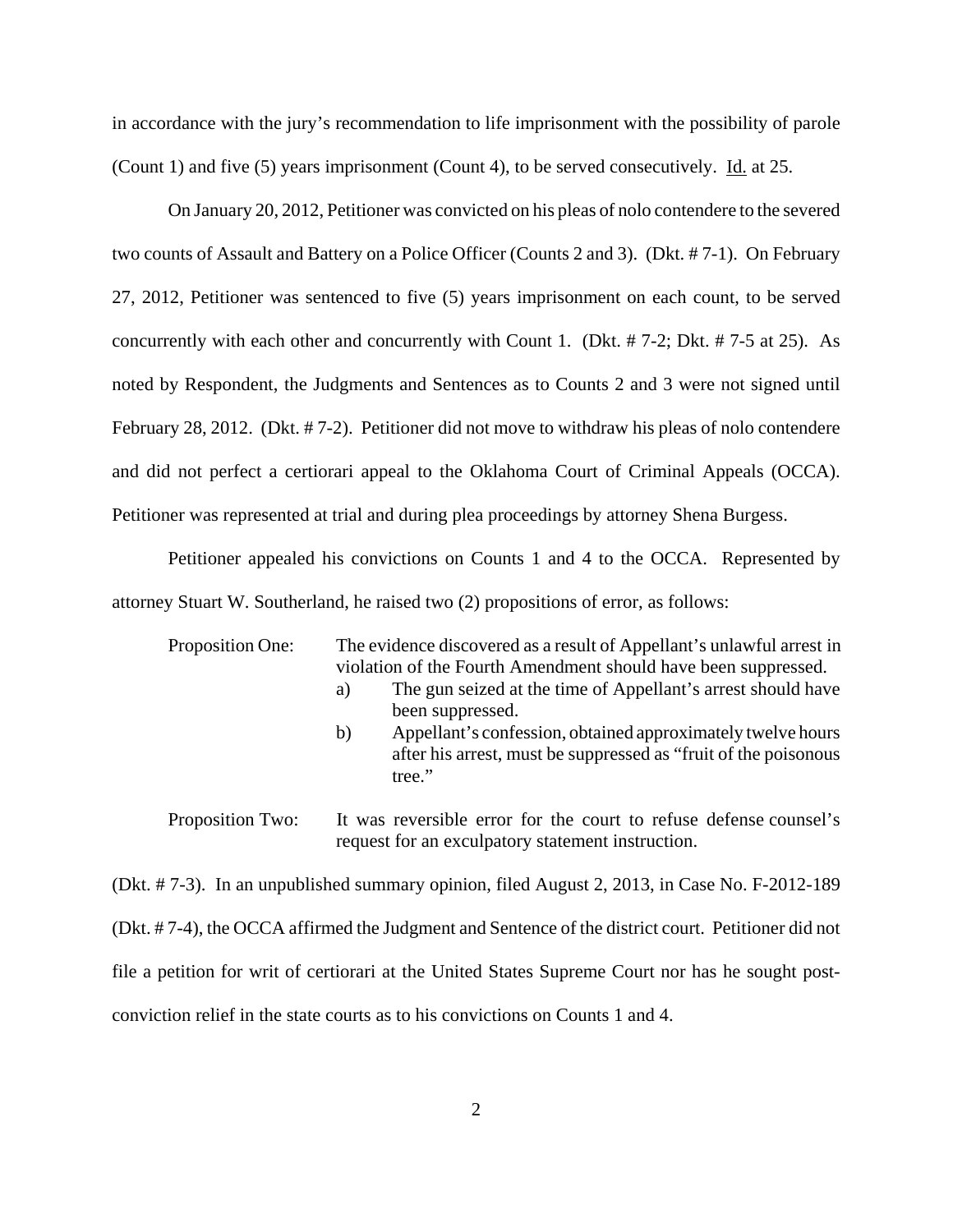On June 23, 2014, Petitioner filed his federal petition for writ of habeas corpus (Dkt. #1). He identifies one ground of error, as follows:

Ground One: Ineffectiveness of counsel. Supporting facts: Failed to put witness on the stand. Did not have court's [sic] to run DNA from crime scene. More than one suspect named and not questioned. Background of officers withheld.

(Id. at 5). In response to the petition, Respondent filed a motion to dismiss (Dkt. # 6). Respondent states that Petitioner's claim is less than clear and asserts that, to the extent Petitioner alleges he received ineffective assistance of counsel during his jury trial proceedings, his claim is unexhausted and that, to the extent Petitioner claims he received ineffective assistance of counsel during his plea proceeding, the claim is time barred. See Dkt. # 7.

#### *ANALYSIS*

## **A. Claim of ineffective assistance of counsel at trial is unexhausted**

In the habeas corpus context, the United States Supreme Court "has long held that a state prisoner's federal petition should be dismissed if the prisoner has not exhausted available state remedies as to any of his federal claims." Coleman v. Thompson, 501 U.S. 722, 731 (1991); 28 U.S.C. § 2254(b)(1)(A). The exhaustion requirement is based on the doctrine of comity. Rose v. Lundy, 455 U.S. 509, 518-19 (1982). Requiring exhaustion "serves to minimize friction between our federal and state systems of justice by allowing the State an initial opportunity to pass upon and correct alleged violations of prisoners' federal rights." Duckworth v. Serrano, 454 U.S. 1, 3 (1981) (per curiam).

In order to exhaust a claim, the applicant "must 'fairly present' his claim in each appropriate state court . . . , thereby alerting that court to the federal nature of the claim." Baldwin v. Reese, 541 U.S. 27, 29 (2004) (quoting Duncan v. Henry, 513 U.S. 364, 365-66 (1995) (per curiam)); see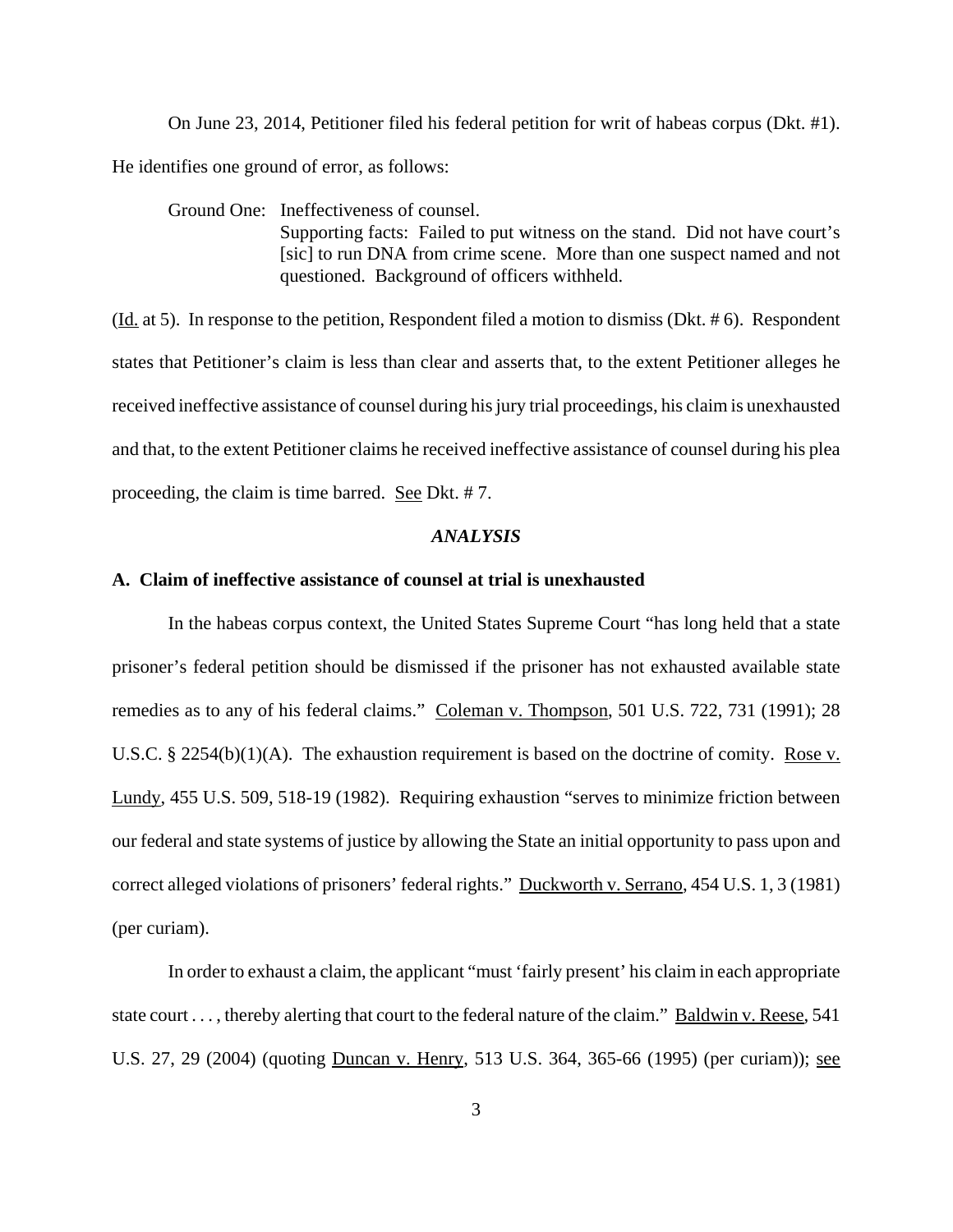O'Sullivan v. Boerckel, 526 U.S. 838, 845 (1999) (explaining that the exhaustion requirement dictates that a § 2254 petitioner "must give the state courts one full opportunity to resolve any constitutional issues by invoking one complete round of the State's established appellate review process," including discretionary review by the State's highest court). "The exhaustion requirement is satisfied if the issues have been properly presented to the highest state court, either by direct review of the conviction or in a postconviction attack." Brown v. Shanks, 185 F.3d 1122, 1124 (10th Cir. 1999) (internal quotation marks omitted).

The burden of proving exhaustion rests with the prisoner. See Olson v. McKune, 9 F.3d 95, 95 (10th Cir. 1993). An exception to the exhaustion doctrine exists if it is clear that the state courts would impose a procedural bar on the petitioner's claims. Coleman, 501 U.S. at 731-32. If an applicant has failed to exhaust state remedies and state courts "would now find the claims procedurally barred[,] the claims are considered exhausted and procedurally defaulted for purposes of federal habeas relief." Thomas v. Gibson, 218 F.3d 1213, 1221 (10th Cir. 2000) (internal quotation marks omitted); accord Demarest v. Price, 130 F.3d 922, 939 (10th Cir. 1997); see also Woodford v. Ngo, 548 U.S. 81, 92-93 (2006) ("In habeas, state-court remedies are described as having been 'exhausted' when they are no longer available, regardless of the reason for their unavailability . . . . [I]f the petitioner procedurally defaulted those claims, the prisoner generally is barred from asserting those claims in a federal habeas proceeding.").

After a review of the petition and the state record provided by Respondent, the Court finds that, to the extent Petitioner challenges his convictions on Counts 1 and 4, he failed to present his claim of ineffective assistance of counsel to the state courts prior to commencing this federal habeas action and the claim is unexhausted. In addition, Petitioner has an available state court remedy for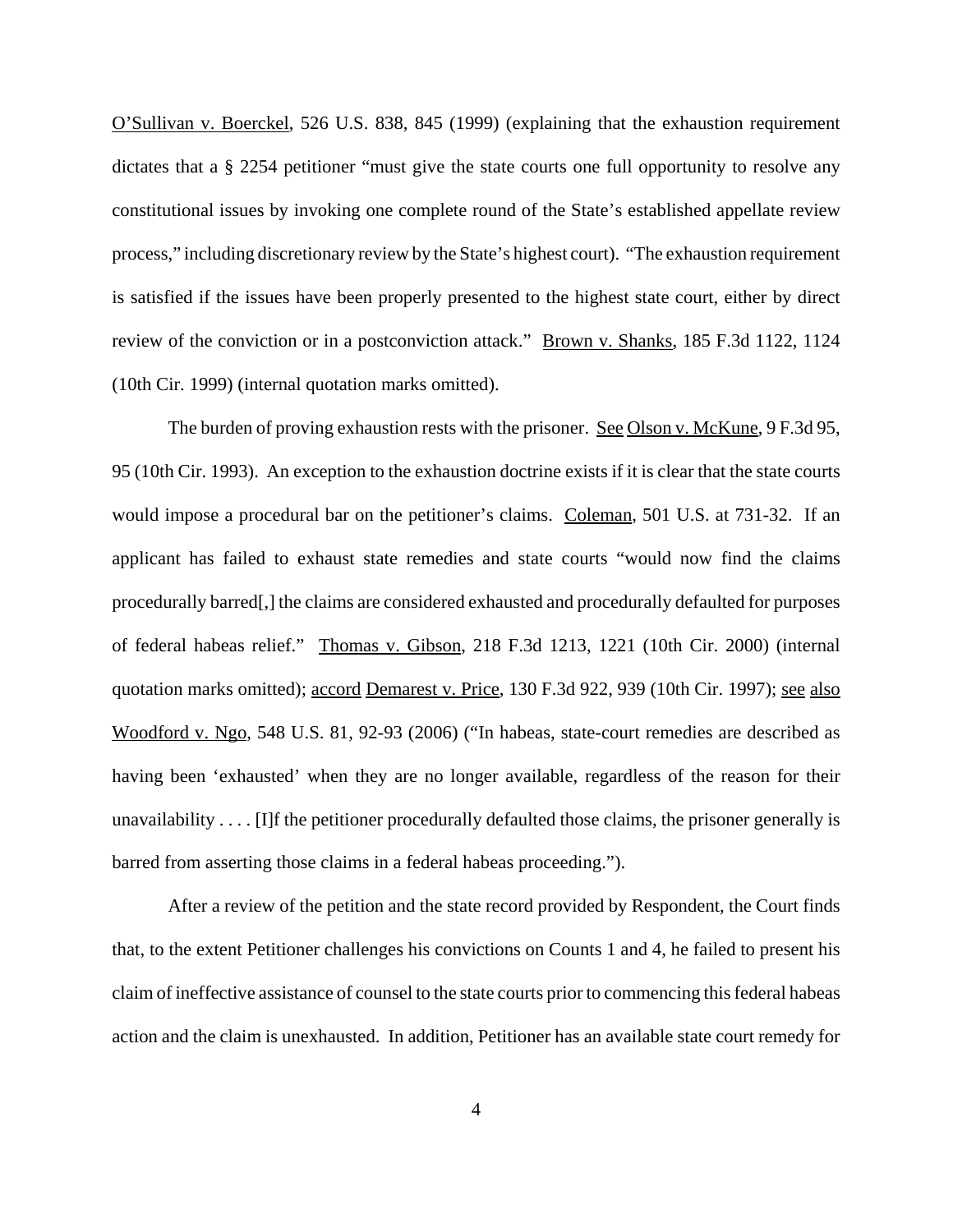his claim of ineffective assistance of counsel: he may present the claim in an application for postconviction relief filed in Tulsa County District Court, Case No. CF-2011-1026. Under state law, Petitioner will be required to demonstrate "sufficient reason" for his failure to raise the claim of ineffective assistance of counsel on direct appeal. Okla. Stat. tit. 22, § 1086 (providing that "[a]ny ground finally adjudicated or not so raised, or knowingly, voluntarily and intelligently waived in the proceeding that resulted in the conviction or sentence or in any other proceeding the applicant has taken to secure relief may not be the basis for a subsequent application, unless the court finds a ground for relief asserted which for sufficient reason was not asserted or was inadequately raised in the prior application"). Should the state district court deny the requested relief, Petitioner must perfect a post-conviction appeal to the OCCA to complete the exhaustion process. Should the OCCA affirm the denial of post-conviction relief, Petitioner may then file a new petition for writ of habeas corpus in this federal court raising only exhausted claims. Any new federal petition must be filed within the time remaining in the one year limitations period, if any. See 28 U.S.C.  $\S$  2244(d).<sup>1</sup>

In summary, to the extent the single claim raised in this petition challenges the convictions entered on Counts 1 and 4, the claim is unexhausted. Therefore, Respondent's motion to dismiss based on Petitioner's failure to exhaust state remedies shall be granted. As a result of Petitioner's failure to exhaust state remedies, the petition shall be dismissed without prejudice as to any claim of ineffective assistance of counsel with respect to the convictions on Counts 1 and 4.

## **B. Claim of ineffective assistance of counsel during plea process is time barred**

<sup>1</sup>Petitioner is advised that the one-year period applicable any claim challenging Counts 1 and 4 has **not** been tolled, or suspended, during the pendency of this federal habeas corpus action. See § 2244(d)(2); Duncan v. Walker, 533 U.S. 167 (2001) (holding that application for federal habeas corpus review is not "application for State post-conviction or other collateral review," within meaning of tolling provision of the Antiterrorism and Effective Death Penalty Act (AEDPA)).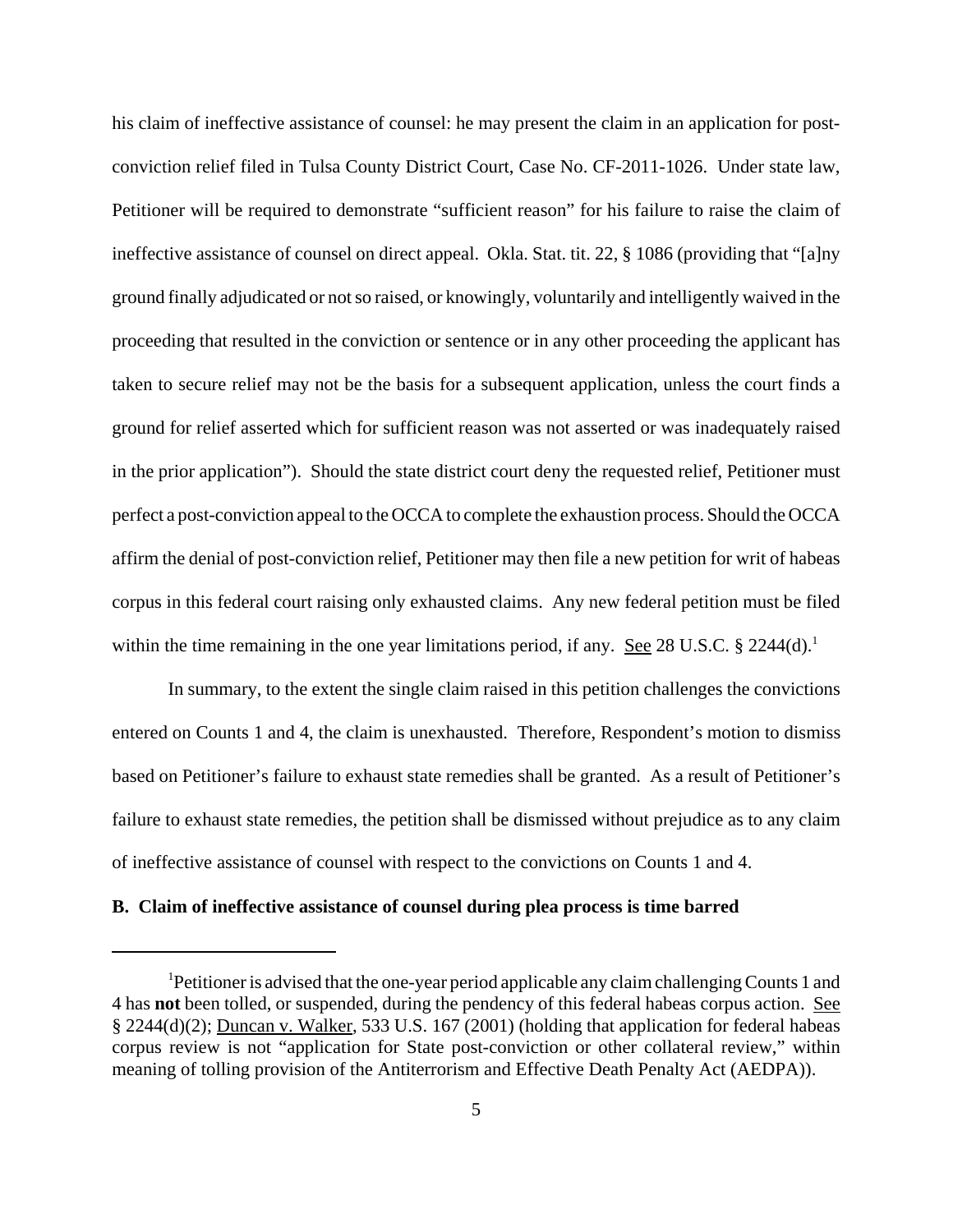The Antiterrorism and Effective Death Penalty Act (AEDPA), enacted April 24, 1996,

established a one-year limitations period for habeas corpus petitions as follows:

(1) A 1-year period of limitation shall apply to an application for a writ of habeas corpus by a person in custody pursuant to the judgment of a State court. The limitation period shall run from the latest of –

(A) the date on which the judgment became final by the conclusion of direct review or the expiration of the time for seeking such review;

(B) the date on which the impediment to filing an application created by State action in violation of the Constitution or laws of the United States is removed, if the applicant was prevented from filing by such State actions;

(C) the date on which the constitutional right asserted was initially recognized by the Supreme Court, if the right has been newly recognized by the Supreme Court and made retroactively applicable to cases on collateral review; or

(D) the date on which the factual predicate of the claim or claims presented could have been discovered through the exercise of due diligence.

(2) The time during which a properly filed application for State postconviction or other collateral review with respect to the pertinent judgment or claim is pending shall not be counted toward any period of limitation under this subsection.

28 U.S.C. § 2244(d). In general, the limitations period begins to run from the date on which a

prisoner's conviction becomes final, but may also begin to run under the terms of § 2244(d)(1)(B),

(C), and (D). Also, the limitations period is tolled or suspended during the pendency of a state

application for post-conviction relief properly filed during the limitations period. 28 U.S.C. §

 $2244(d)(2)$ .

Because Petitioner failed to file a motion to withdraw his pleas of nolo contendere in Case

No. CF-2011-1026, his convictions on Counts 2 and 3 became final ten (10) days after the February

28, 2012, pronouncement of his Judgment and Sentence, or on March 9, 2012. See Rule 4.2, Rules

of the Court of Criminal Appeals (requiring the defendant to file an application to withdraw plea of

guilty within ten (10) days from the date of the pronouncement of the Judgment and Sentence in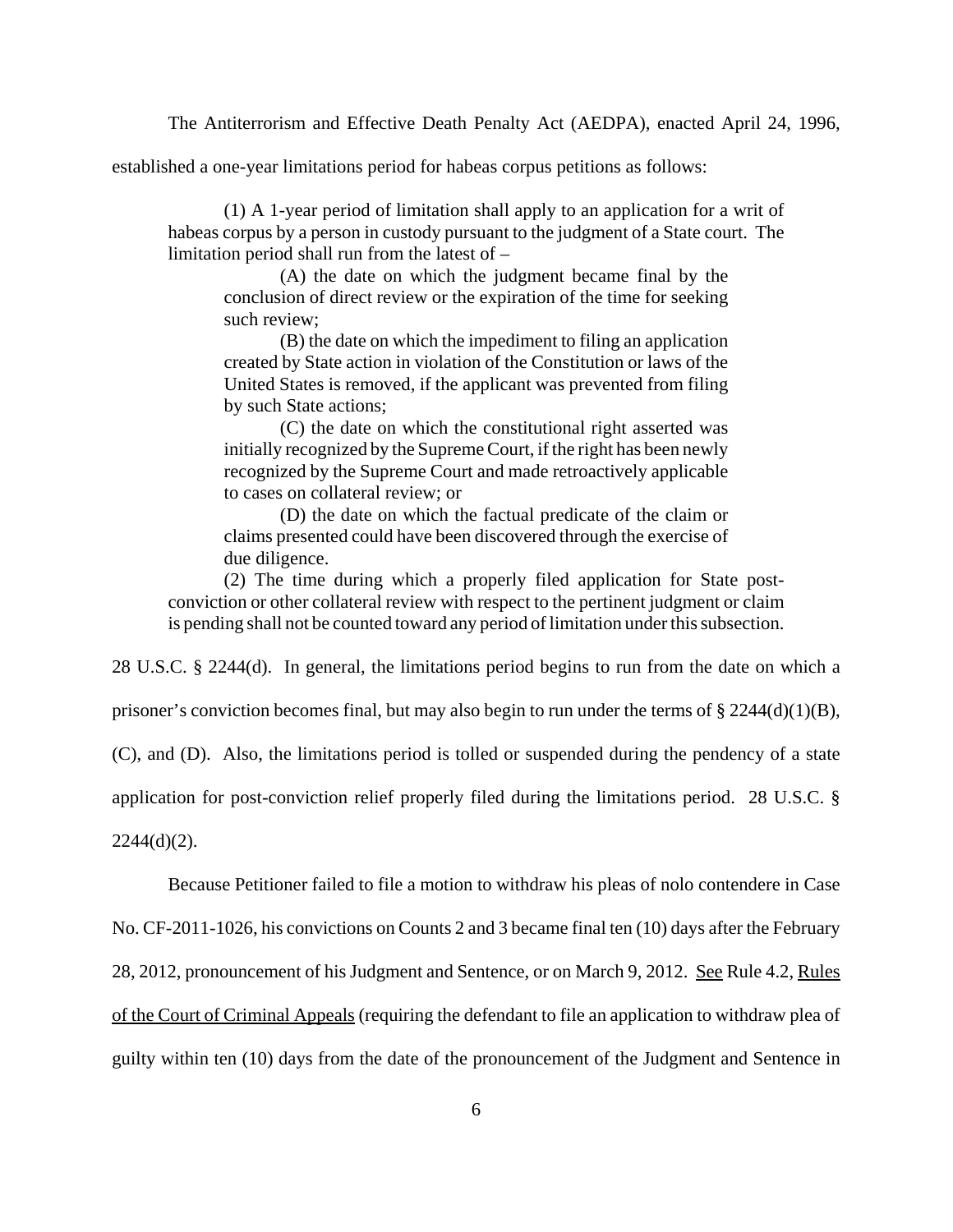order to commence an appeal from any conviction on a plea of guilty). As a result, his one-year limitations clock for any claim challenging his convictions on Counts 2 and 3 began to run under § 2244(d)(1)(A) on March 10, 2012. Harris v. Dinwiddie, 642 F.3d 902, 907 n.6 (10th Cir. 2011). Absent a tolling event, a federal petition for writ of habeas corpus filed after Monday, March 11, 2013, would be untimely. United States v. Hurst, 322 F.3d 1256 (10th Cir. 2003) (applying Fed. R. Civ. P. 6(a) to calculate AEDPA deadline). Petitioner commenced this action on June 23, 2014, or more than one (1) year beyond the deadline. Absent either statutory or equitable tolling, the petition is time-barred as to Counts 2 and 3.

Although the running of the limitations period would be tolled or suspended during the pendency of any post-conviction or other collateral proceeding with respect to the pertinent judgment or claim properly filed during the one-year period, 28 U.S.C. § 2244(d)(2), Petitioner has not sought post-conviction relief in the state courts. He is not entitled to statutory tolling under §  $2244(d)(2)$ .

The statute of limitations contained in  $\S 2244(d)$  is not jurisdictional and may be subject to equitable tolling. See Miller v. Marr, 141 F.3d 976, 978 (10th Cir. 1998); Gibson v. Klinger, 232 F.3d 799, 808 (10th Cir. 2000). To be eligible for equitable tolling, a petitioner must make a two-pronged demonstration: "(1) that he has been pursuing his rights diligently, and (2) that some extraordinary circumstance stood in his way," Yang v. Archuleta, 525 F.3d 925, 928 (10th Cir.2008) (quoting Lawrence v. Florida, 549 U.S. 327, 336 (2007)), so as to prevent him from timely filing his habeas petition. A petitioner's burden in making this demonstration is a heavy one: a court will apply equitable tolling only if a petitioner is able to "'show specific facts to support his claim of extraordinary circumstances and due diligence." Id. (quoting Brown v. Barrow, 512 F.3d 1304,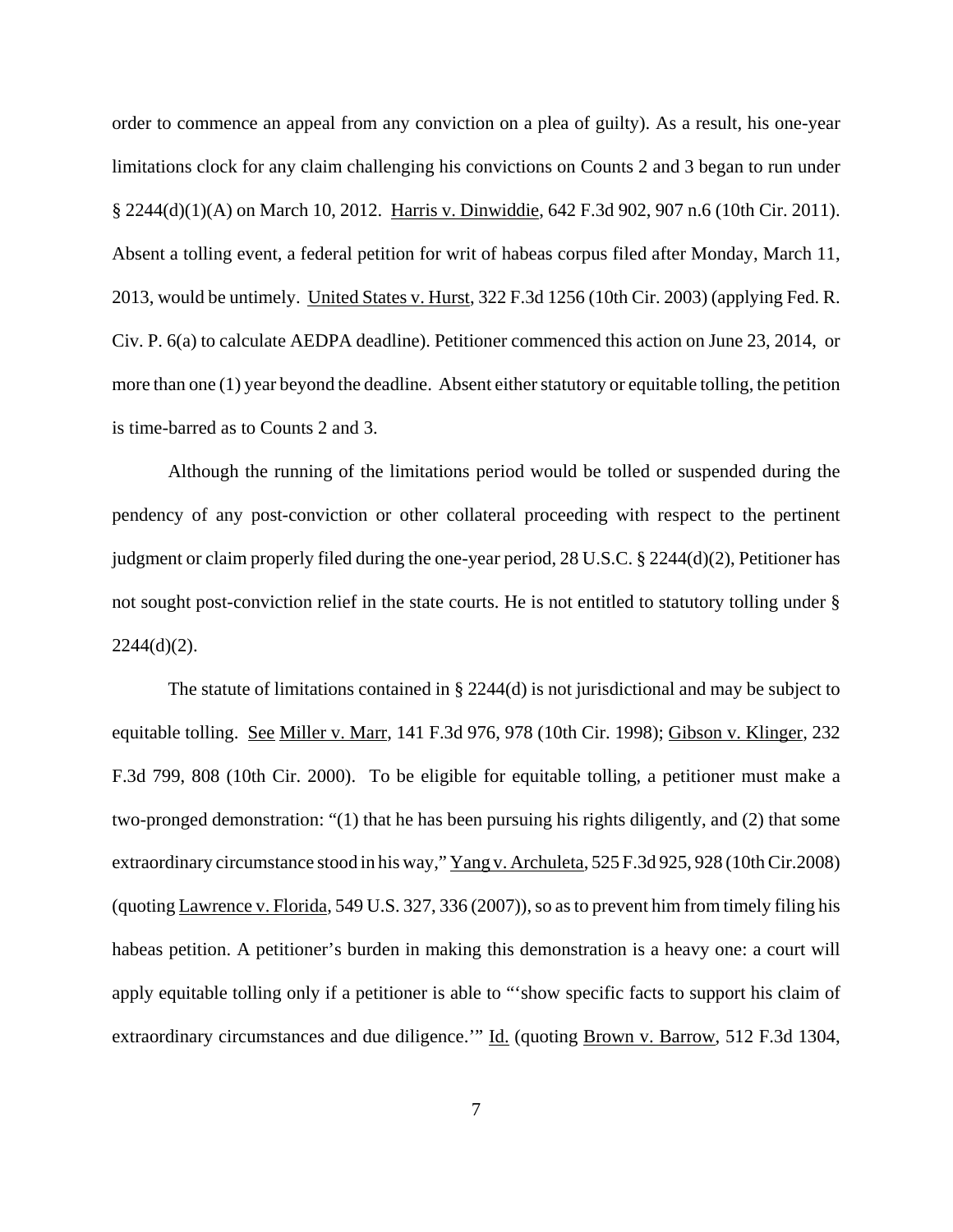1307 (11th Cir. 2008)). Petitioner did not file a response to the motion to dismiss and nothing in the record suggests that he is entitled to equitable tolling. Petitioner makes no argument and cites no evidence demonstrating that his delay was due to extraordinary circumstances beyond his control. Petitioner is not entitled to equitable tolling.

To the extent Petitioner challenges his convictions on Counts 2 and 3, he failed to file his petition for writ of habeas corpus within the one-year limitations period. Therefore, Respondent's motion to dismiss is granted and any claim challenging the convictions on Counts 2 and 3 is dismissed with prejudice.

#### **Certificate of Appealability**

Rule 11, Rules Governing Section 2254 Cases in the United States District Courts, instructs that "[t]he district court must issue or deny a certificate of appealability when it enters a final order adverse to the applicant." Pursuant to 28 U.S.C. § 2253, the court may issue a certificate of appealability "only if the applicant has made a substantial showing of the denial of a constitutional right," and the court "indicates which specific issue or issues satisfy [that] showing." A petitioner can satisfy that standard by demonstrating that the issues raised are debatable among jurists, that a court could resolve the issues differently, or that the questions deserve further proceedings. Slack v. McDaniel, 529 U.S. 473 (2000) (citing Barefoot v. Estelle, 463 U.S. 880, 893 (1983)). In addition, when the Court's ruling is based on procedural grounds, a petitioner must demonstrate that "jurists of reason would find it debatable whether the petition states a valid claim of the denial of a constitutional right and that jurists of reason would find it debatable whether the district court was correct in its procedural ruling." Slack, 529 U.S. at 484.